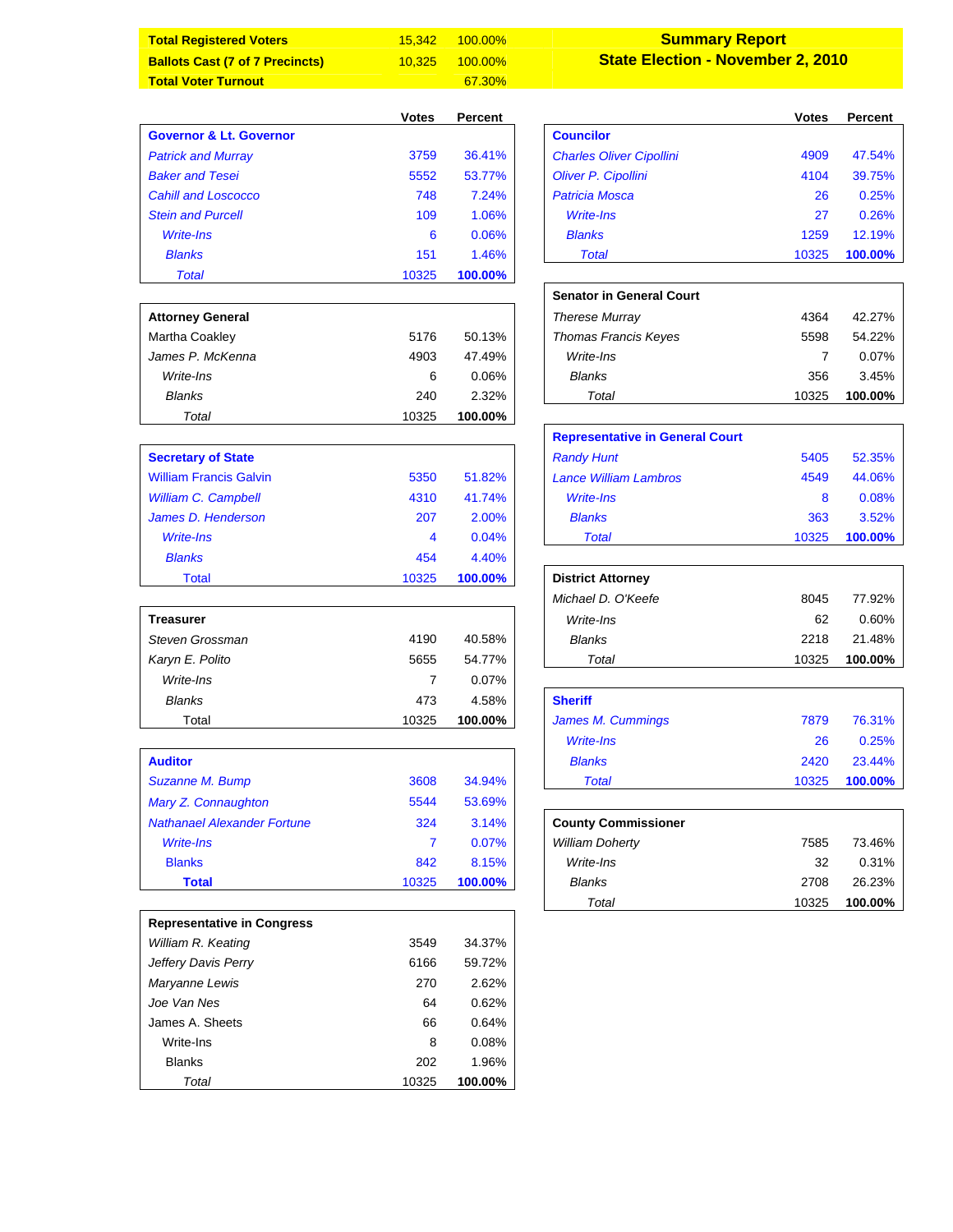| <b>Total Registered Voters</b>         | 15.342 | $100.00\%$    | <b>Summary Report</b>                    |
|----------------------------------------|--------|---------------|------------------------------------------|
| <b>Ballots Cast (7 of 7 Precincts)</b> | 10.325 | $100.00\%$    | <b>State Election - November 2, 2010</b> |
| <b>Total Voter Turnout</b>             |        | <b>67.30%</b> |                                          |

|                                         | <b>Votes</b> | Percent |                               | Votes | Percent |
|-----------------------------------------|--------------|---------|-------------------------------|-------|---------|
| <b>Barnstable Assembly of Delegates</b> |              |         | <b>Question 3 - Sales Tax</b> |       |         |
| James J. Killion                        | 7377         | 71.45%  | Yes                           | 5269  | 51.03%  |
| Write-Ins                               | 28           | 0.27%   | <b>No</b>                     | 4651  | 45.05%  |
| <b>Blanks</b>                           | 2920         | 28.28%  | <b>Blanks</b>                 | 405   | 3.92%   |
| Total                                   | 10325        | 100.00% | Total                         | 10325 | 100.00% |

| Votes | <b>Percent</b> |                               | <b>Votes</b> | <b>Percent</b> |
|-------|----------------|-------------------------------|--------------|----------------|
|       |                | <b>Question 3 - Sales Tax</b> |              |                |
| 7377  | 71.45%         | Yes                           | 5269         | 51.03%         |
| 28    | 0.27%          | No                            | 4651         | 45.05%         |
| 2920  | 28.28%         | <b>Blanks</b>                 | 405          | 3.92%          |
| 10325 | 100.00%        | Total                         | 10325        | 100.00%        |

| <b>Regional Technical School Committee</b> |       |         | <b>Question 4 - County Charter</b> |       |         |
|--------------------------------------------|-------|---------|------------------------------------|-------|---------|
| Lisa Dumont                                | 6919  | 67.01%  | Yes                                | 6294  | 60.96%  |
| Write-Ins                                  | 19    | 0.18%   | No                                 | 1722  | 16.68%  |
| <b>Blanks</b>                              | 3387  | 32.80%  | <b>Blanks</b>                      | 2309  | 22.36%  |
| Total                                      | 10325 | 100.00% | Total                              | 10325 | 100.00% |

| <b>Question 4 - County Charter</b> |       |         |
|------------------------------------|-------|---------|
| Yes                                | 6294  | 60.96%  |
| No                                 | 1722  | 16.68%  |
| <b>Blanks</b>                      | 2309  | 22.36%  |
| Total                              | 10325 | 100.00% |
|                                    |       |         |
|                                    |       |         |

| <b>Regional Technical School Committee</b> |       |         | <b>Question 5 - Override</b> |       |         |
|--------------------------------------------|-------|---------|------------------------------|-------|---------|
| Edmund J. Zmuda                            | 6673  | 64.63%  | Yes                          | 3767  | 36.48%  |
| Write-Ins                                  | 13    | 0.13%   | <b>No</b>                    | 5389  | 52.19%  |
| <b>Blanks</b>                              | 3639  | 35.24%  | <b>Blanks</b>                | 1169  | 11.32%  |
| <b>Total</b>                               | 10325 | 100.00% | Total                        | 10325 | 100.00% |

| <b>Question 5 - Override</b> |       |         |
|------------------------------|-------|---------|
| Yes                          | 3767  | 36.48%  |
| <b>No</b>                    | 5389  | 52.19%  |
| <b>Blanks</b>                | 1169  | 11.32%  |
| Total                        | 10325 | 100.00% |
|                              |       |         |

| <b>Regional Technical School Committee</b> |       |         |
|--------------------------------------------|-------|---------|
| Write-Ins                                  | 53    | 0.51%   |
| <b>Blanks</b>                              | 10272 | 99.49%  |
| Total                                      | 10325 | 100.00% |

| <b>Regional Technical School Committee</b> |       |         |
|--------------------------------------------|-------|---------|
| Penelope J. Blackwell                      | 6739  | 65.27%  |
| <b>Write-Ins</b>                           | 17    | 0.16%   |
| <b>Blanks</b>                              | 3569  | 34.57%  |
| Total                                      | 10325 | 100.00% |

| <b>Regional Technical School Committee</b> |       |          |
|--------------------------------------------|-------|----------|
| Kent V. Pearce                             | 6347  | 61.47%   |
| Write-Ins                                  | 25    | $0.24\%$ |
| <b>Blanks</b>                              | 3953  | 38.29%   |
| Total                                      | 10325 | 100.00%  |

| <b>Question 1 - Alcohol Tax</b> |       |         |
|---------------------------------|-------|---------|
| Yes                             | 6330  | 61.31%  |
| No                              | 3633  | 35.19%  |
| <b>Blanks</b>                   | 362   | 3.51%   |
| Total                           | 10325 | 100.00% |

| Question 2 - 40B |       |         |
|------------------|-------|---------|
| Yes              | 4310  | 41.74%  |
| No               | 5225  | 50.61%  |
| <b>Blanks</b>    | 790   | 7.65%   |
| Total            | 10325 | 100.00% |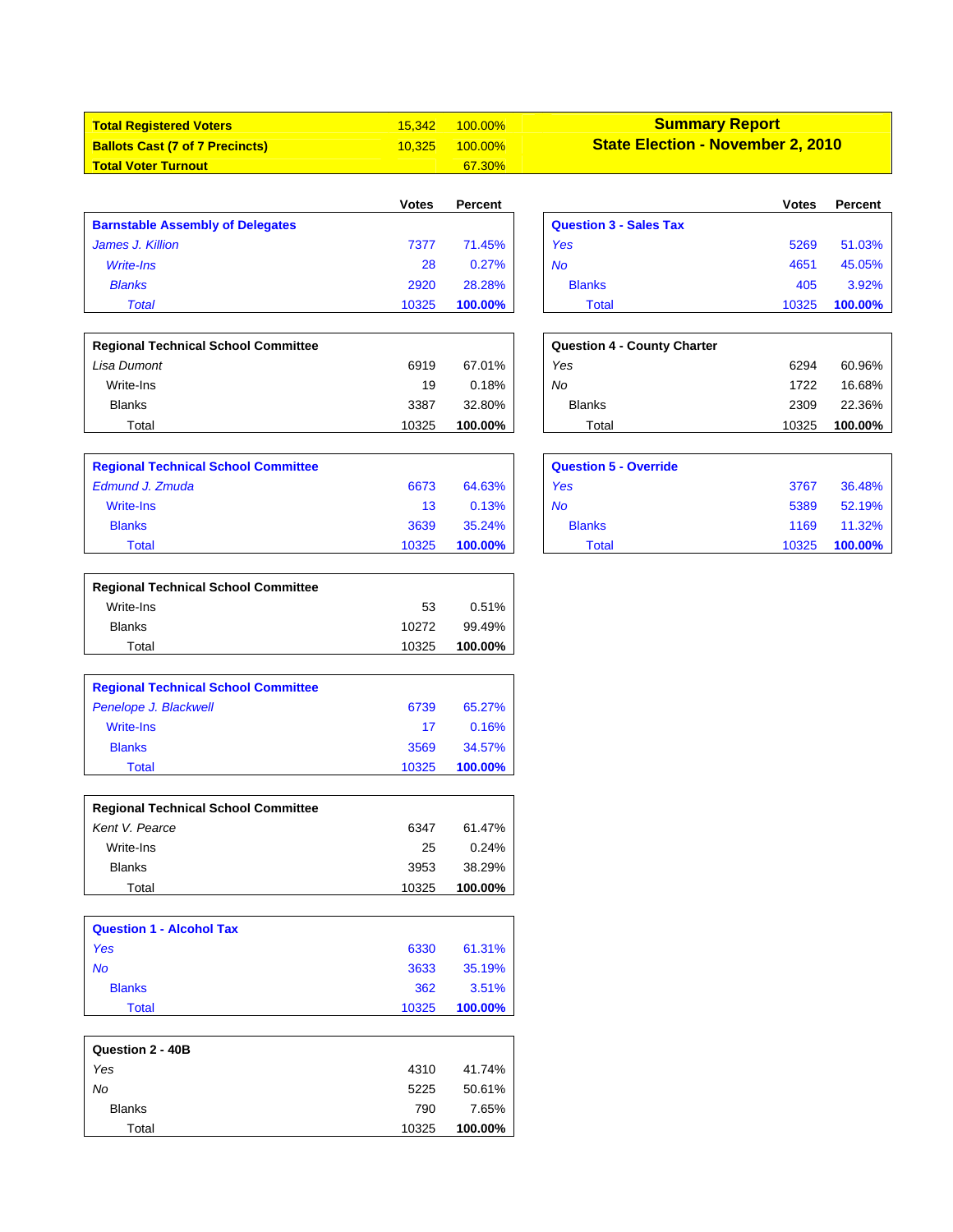## **State Election November 2, 2010**

| <b>Number of Registered Voters</b> | 15.342 |
|------------------------------------|--------|
| Total Ballots Cast:                | 10.325 |

**% of Total Voters**

67.30%

| <b>PRECINCT</b>                              | 1          | $\overline{2}$ | 3      | 4           | 5      | 6        | $\overline{7}$ | <b>Total Votes Cast</b> | Grand        | $\frac{0}{0}$ |
|----------------------------------------------|------------|----------------|--------|-------------|--------|----------|----------------|-------------------------|--------------|---------------|
|                                              |            |                |        |             |        |          |                |                         | <b>Total</b> | of Vote       |
| <b>OFFICES/CANDIDATES</b>                    |            |                |        |             |        |          |                |                         |              |               |
| <b>Number of Eligible Voters by Precinct</b> | 2314       | 2447           | 2261   | 2301        | 2168   | 1864     | 1987           |                         | 15342        |               |
| <b>Total Votes Cast</b>                      | 1603       | 1737           | 1574   | 1450        | 1424   | 1251     | 1286           | 10325                   |              |               |
| <b>Percentage By Precinct</b>                | 69.27%     | 70.98%         | 69.62% | 63.02%      | 65.68% | 67.11%   | 64.72%         |                         |              |               |
| <b>Governor &amp; Lt. Governor</b>           |            |                |        |             |        |          |                |                         |              |               |
|                                              |            |                |        |             |        |          |                |                         |              |               |
| <b>Not More than One</b>                     |            |                |        |             |        |          |                |                         |              |               |
| Patrick and Murray                           | 727        | 714            | 543    | 489         | 483    | 414      | 389            | 3759                    | 3759         | 36.41%        |
| <b>Baker</b> and Tesei                       | 745        | 897            | 879    | 833         | 771    | 690      | 737            | 5552                    | 5552         | 53.77%        |
| Cahill and Loscocco                          | 100        | 86             | 96     | 97          | 137    | 109      | 123            | 748                     | 748          | 7.24%         |
| <b>Stein and Purcell</b>                     | 13         | 13             | 25     | 9           | 15     | 20       | 14             | 109                     | 109          | 1.06%         |
| Write-Ins                                    |            |                |        |             |        |          |                | 6                       |              | 0.06%         |
| <b>Blanks</b>                                | 18         | 26             | 29     | 20          | 17     | 18       | 23             | 151                     | 151          | 1.46%         |
| <b>Total</b>                                 | 1603       | 1737           | 1574   | <b>1450</b> | 1424   | 1251     | <b>1286</b>    |                         | 10325        | 100.00%       |
|                                              |            |                |        |             |        |          |                |                         |              |               |
| <b>Number of Eligible Voters by Precinct</b> | 2314       | 2447           | 2261   | 2301        | 2168   | 1864     | <b>1987</b>    |                         | 15342        |               |
| <b>Total Votes Cast</b>                      | 1603       | 1737           | 1574   | 1450        | 1424   | 1251     | 1286           | 10325                   |              |               |
| <b>Percentage By Precinct</b>                | 69.27%     | 70.98%         | 69.62% | 63.02%      | 65.68% | 67.11%   | 64.72%         |                         |              |               |
|                                              |            |                |        |             |        |          |                |                         |              |               |
| <b>Attorney General</b>                      |            |                |        |             |        |          |                |                         |              |               |
| <b>Not More than One</b>                     |            |                |        |             |        |          |                |                         |              |               |
| Martha Coakley                               | 896        | 910            | 779    | 710         | 702    | 593      | 586            | 5176                    | 5176         | 50.13%        |
| James P. McKenna                             | 673        | 787            | 757    | 706         | 690    | 629      | 661            | 4903                    | 4903         | 47.49%        |
| Write-Ins                                    | $\sqrt{ }$ | $\Omega$       |        |             |        | $\Omega$ | $\overline{2}$ | 6                       |              | 0.06%         |
| <b>Blanks</b>                                | 34         | 40             | 37     | 31          | 32     | 29       | 37             | 240                     | 240          | 2.32%         |
| <b>Total</b>                                 | 1603       | 1737           | 1574   | 1450        | 1424   | 1251     | <b>1286</b>    |                         | 10325        | 100.00%       |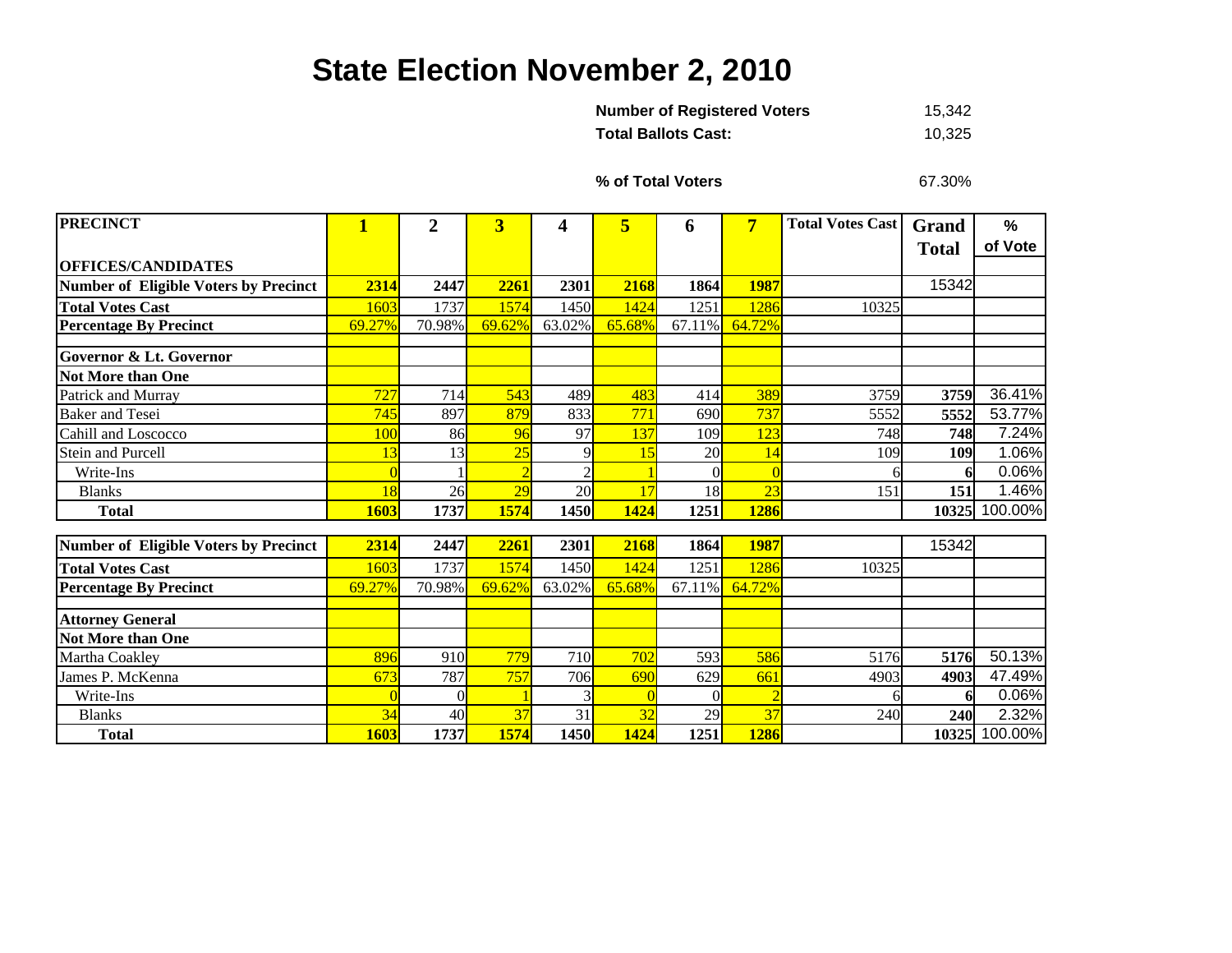| <b>Number of Eligible Voters by Precinct</b> | 2314   | 2447   | 2261            | 2301            | 2168   | 1864            | 1987   |       | 15342 |         |
|----------------------------------------------|--------|--------|-----------------|-----------------|--------|-----------------|--------|-------|-------|---------|
| <b>Total Votes Cast</b>                      | 1603   | 1737   | 1574            | 1450            | 1424   | 1251            | 1286   | 10325 |       |         |
| <b>Percentage By Precinct</b>                | 69.27% | 70.98% | 69.62%          | 63.02%          | 65.68% | 67.11%          | 64.72% |       |       |         |
|                                              |        |        |                 |                 |        |                 |        |       |       |         |
| <b>Secretary of State</b>                    |        |        |                 |                 |        |                 |        |       |       |         |
| <b>Not More than One</b>                     |        |        |                 |                 |        |                 |        |       |       |         |
| <b>William Francis Galvin</b>                | 923    | 922    | 814             | 747             | 720    | 629             | 595    | 5350  | 5350  | 51.82%  |
| William C. Campbell                          | 590    | 705    | 665             | 624             | 599    | 533             | 594    | 4310  | 4310  | 41.74%  |
| James D. Henderson                           |        | 33     | $\overline{24}$ | 24              | 31     | 36 <sub>l</sub> | 34     | 207   | 207   | 2.00%   |
| Write-Ins                                    |        |        |                 |                 |        |                 |        |       |       | 0.04%   |
| <b>Blanks</b>                                |        | 76     |                 | 54 <sub>1</sub> | 74     | 53              | 62     | 454   | 454   | 4.40%   |
| <b>Total</b>                                 | 1603   | 1737   | 1574            | 1450            | 1424   | 1251            | 1286   |       | 10325 | 100.00% |

| Number of Eligible Voters by Precinct | 2314        | 2447        | 2261   | 2301        | 2168   | 1864            | <b>1987</b>      |       | 15342 |         |
|---------------------------------------|-------------|-------------|--------|-------------|--------|-----------------|------------------|-------|-------|---------|
| <b>Total Votes Cast</b>               | 1603        | 1737        | 1574   | 1450        | 1424   | 1251            | 1286             | 10325 |       |         |
| <b>Percentage By Precinct</b>         | 69.27%      | 70.98%      | 69.62% | $63.02\%$   | 65.68% |                 | $67.11\%$ 64.72% |       |       |         |
|                                       |             |             |        |             |        |                 |                  |       |       |         |
| <b>Treasurer</b>                      |             |             |        |             |        |                 |                  |       |       |         |
| <b>Not More than One</b>              |             |             |        |             |        |                 |                  |       |       |         |
| Steven Grossman                       | 765         | 745         | 608    | 566         | 542    | 499             | 465              | 4190  | 4190  | 40.58%  |
| Karyn E. Polito                       | 769         | 921         | 888    | 817         | 803    | 702             | 755              | 5655  | 5655  | 54.77%  |
| Write-Ins                             |             |             |        |             |        |                 |                  |       |       | 0.07%   |
| <b>Blanks</b>                         | 69          | 71          |        | 64          | 79     | 50 <sub>l</sub> | 64               | 473   | 473   | 4.58%   |
| <b>Total</b>                          | <b>1603</b> | <b>1737</b> | 1574   | <b>1450</b> | 1424   | 1251            | <b>1286</b>      |       | 10325 | 100.00% |

| <b>Number of Eligible Voters by Precinct</b> | 2314   | 2447        | 2261   | 2301       | 2168   | 1864   | 1987     |       | 15342 |               |
|----------------------------------------------|--------|-------------|--------|------------|--------|--------|----------|-------|-------|---------------|
| <b>Total Votes Cast</b>                      | 1603   | 1737        | 1574   | 1450       | 1424   | 1251   | 1286     | 10325 |       |               |
| <b>Percentage By Precinct</b>                | 69.27% | 70.98%      | 69.62% | 63.02%     | 65.68% | 67.11% | 64.72%   |       |       |               |
|                                              |        |             |        |            |        |        |          |       |       |               |
| <b>Auditor</b>                               |        |             |        |            |        |        |          |       |       |               |
| <b>Not More than One</b>                     |        |             |        |            |        |        |          |       |       |               |
| Suzanne M. Bump                              | 646    | 604         | 518    | <b>500</b> | 487    | 429    | 424      | 3608  | 3608  | 34.94%        |
| Mary Z. Connaughton                          | 782    | <b>930</b>  | 873    | 806        | 744    | 680    | 729      | 5544  | 5544  | 53.69%        |
| <b>Nathanael Alexander Fortune</b>           | 52     | 62          | 38     | 31         | 61     | 40     | 40       | 324   | 324   | 3.14%         |
| Write-Ins                                    |        |             |        |            |        |        |          |       |       | 0.07%         |
| <b>Blanks</b>                                | 123    | 140         | 143    | 111        | 132    | 101    | $\Omega$ | 842   | 842   | 8.15%         |
| <b>Total</b>                                 | 1603   | <b>1737</b> | 1574   | 1450       | 1424   | 1251   | 1286     |       |       | 10325 100.00% |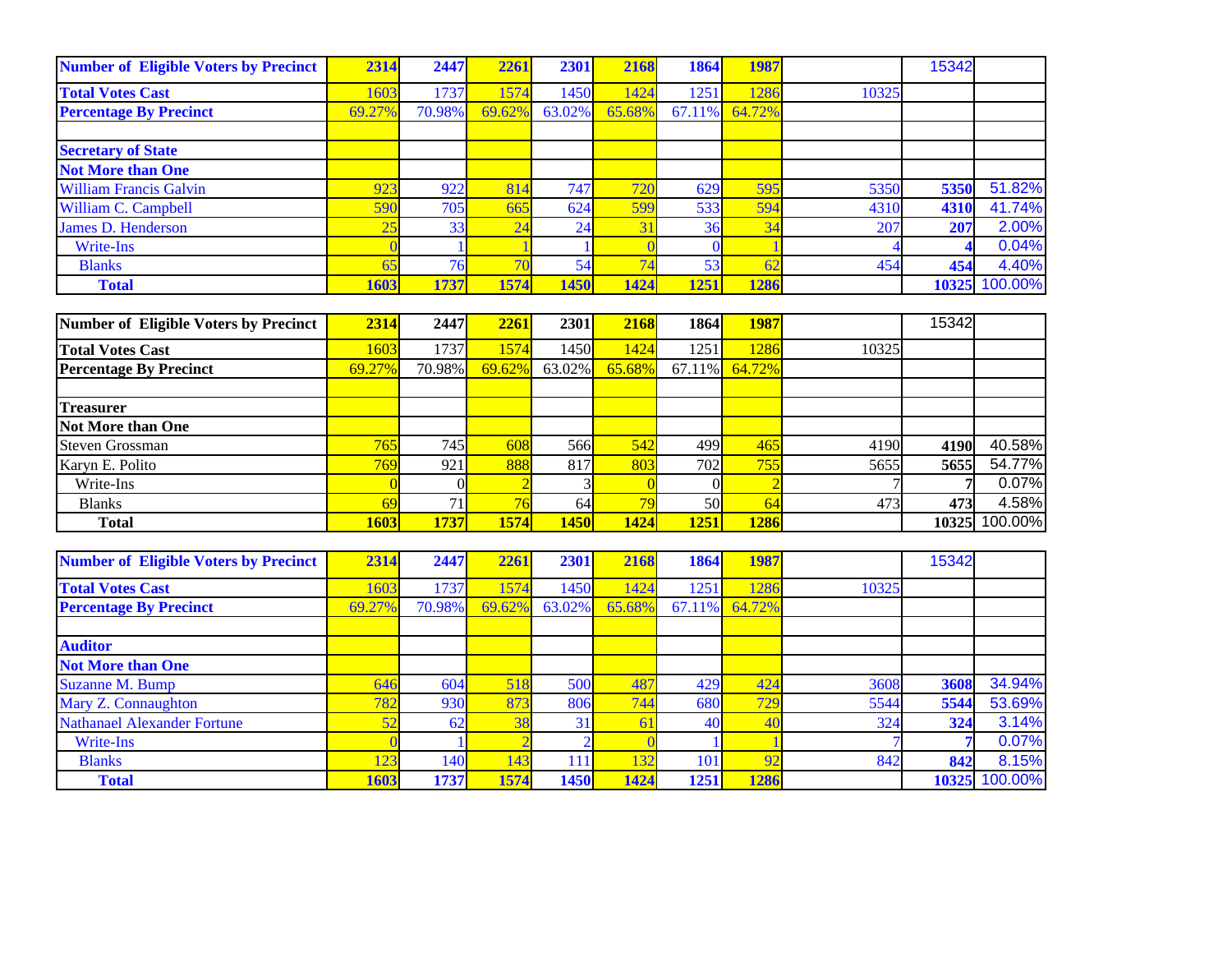| Number of Eligible Voters by Precinct | 2314            | 2447   | 2261   | 2301   | 2168   | 1864      | 1987   |               | 15342      |         |
|---------------------------------------|-----------------|--------|--------|--------|--------|-----------|--------|---------------|------------|---------|
| <b>Total Votes Cast</b>               | 1603            | 1737   | 1574   | 1450   | 1424   | 1251      | 1286   | 10325         |            |         |
| <b>Percentage By Precinct</b>         | 69.27%          | 70.98% | 69.62% | 63.02% | 65.68% | $67.11\%$ | 64.72% |               |            |         |
|                                       |                 |        |        |        |        |           |        |               |            |         |
| <b>Representative in Congress</b>     |                 |        |        |        |        |           |        |               |            |         |
| <b>Not More than One</b>              |                 |        |        |        |        |           |        |               |            |         |
| William R. Keating                    | 660             | 685    | 532    | 481    | 435    | 397       | 359    | 3549          | 3549       | 34.37%  |
| Jeffery Davis Perry                   | 859             | 966    | 950    | 882    | 869    | 791       | 849    | 6166          | 6166       | 59.72%  |
| Maryanne Lewis                        | 42              | 42     | 47     | 33     | 55     | 22        | 29     | 270           | <b>270</b> | 2.62%   |
| Joe Van Nes                           |                 |        |        |        | 14     |           | 16     | <sup>64</sup> | 64         | 0.62%   |
| James A. Sheets                       |                 | ы      |        |        | 19     | 12        |        | 66            | 66         | 0.64%   |
| Write-Ins                             |                 |        |        |        |        |           |        |               |            | 0.08%   |
| <b>Blanks</b>                         | 30 <sub>o</sub> | 28     | 36     | 30     | 31     | 21        | 26     | 202           | 202        | 1.96%   |
| <b>Total</b>                          | 1603            | 1737   | 1574   | 1450   | 1424   | 1251      | 1286   |               | 10325      | 100.00% |

| <b>Number of Eligible Voters by Precinct</b> | 2314            | 2447   | 2261   | 2301   | 2168   | 1864   | 1987   |       | 15342 |         |
|----------------------------------------------|-----------------|--------|--------|--------|--------|--------|--------|-------|-------|---------|
| <b>Total Votes Cast</b>                      | 603             | 1737   | 1574   | 1450   | 1424   | 1251   | 1286   | 10325 |       |         |
| <b>Percentage By Precinct</b>                | 69.27%          | 70.98% | 69.62% | 63.02% | 65.68% | 67.11% | 64.72% |       |       |         |
|                                              |                 |        |        |        |        |        |        |       |       |         |
| <b>Councilor</b>                             |                 |        |        |        |        |        |        |       |       |         |
| <b>Not More than One</b>                     |                 |        |        |        |        |        |        |       |       |         |
| <b>Charles Oliver Cipollini</b>              | 69 <sup>7</sup> | 795    | 768    | 714    | 683    | 615    | 642    | 4909  | 4909  | 47.54%  |
| Oliver P. Cipollini                          | 71 <sup>7</sup> | 706    | 594    | 565    | 533    | 476    | 513    | 4104  | 4104  | 39.75%  |
| <b>Patricia Mosca</b>                        |                 |        |        |        |        |        |        | 26    | 26    | 0.25%   |
| Write-Ins                                    |                 |        |        |        |        |        |        | 27    | 27    | 0.26%   |
| <b>Blanks</b>                                | 189             | 231    | 202    | 164    | 190    | 157    | 126    | 1259  | 1259  | 12.19%  |
| <b>Total</b>                                 | 1603            | 1737   | 1574   | 1450   | 1424   | 1251   | 1286   |       | 10325 | 100.00% |

| Number of Eligible Voters by Precinct | 2314        | 2447                | 2261   | 2301                | 2168   | 1864 | <b>1987</b>      |       | 15342 |               |
|---------------------------------------|-------------|---------------------|--------|---------------------|--------|------|------------------|-------|-------|---------------|
| <b>Total Votes Cast</b>               | 1603        | 1737                | 1574   | 1450                | 1424   | 1251 | 1286             | 10325 |       |               |
| <b>Percentage By Precinct</b>         | 69.27%      | 70.98%              | 69.62% | $63.02\%$           | 65.68% |      | $67.11\%$ 64.72% |       |       |               |
|                                       |             |                     |        |                     |        |      |                  |       |       |               |
| <b>Senator in General Court</b>       |             |                     |        |                     |        |      |                  |       |       |               |
| Not More than One                     |             |                     |        |                     |        |      |                  |       |       |               |
| Therese Murray                        | 782         | 795                 | 669    | 584                 | 573    | 489  | 472              | 4364  | 4364  | 42.27%        |
| Thomas Francis Keyes                  | 768         | 888                 | 856    | 811 <sup> </sup>    | 790    | 726  | 759              | 5598  | 5598  | 54.22%        |
| Write-Ins                             |             |                     |        |                     |        |      |                  |       |       | 0.07%         |
| <b>Blanks</b>                         |             | 53                  | 48     | 53                  | 61     | 36   | 52               | 356   | 356   | 3.45%         |
| <b>Total</b>                          | <b>1603</b> | 1737 <mark> </mark> | 1574   | 1450 <mark> </mark> | 1424   | 1251 | 1286             |       |       | 10325 100.00% |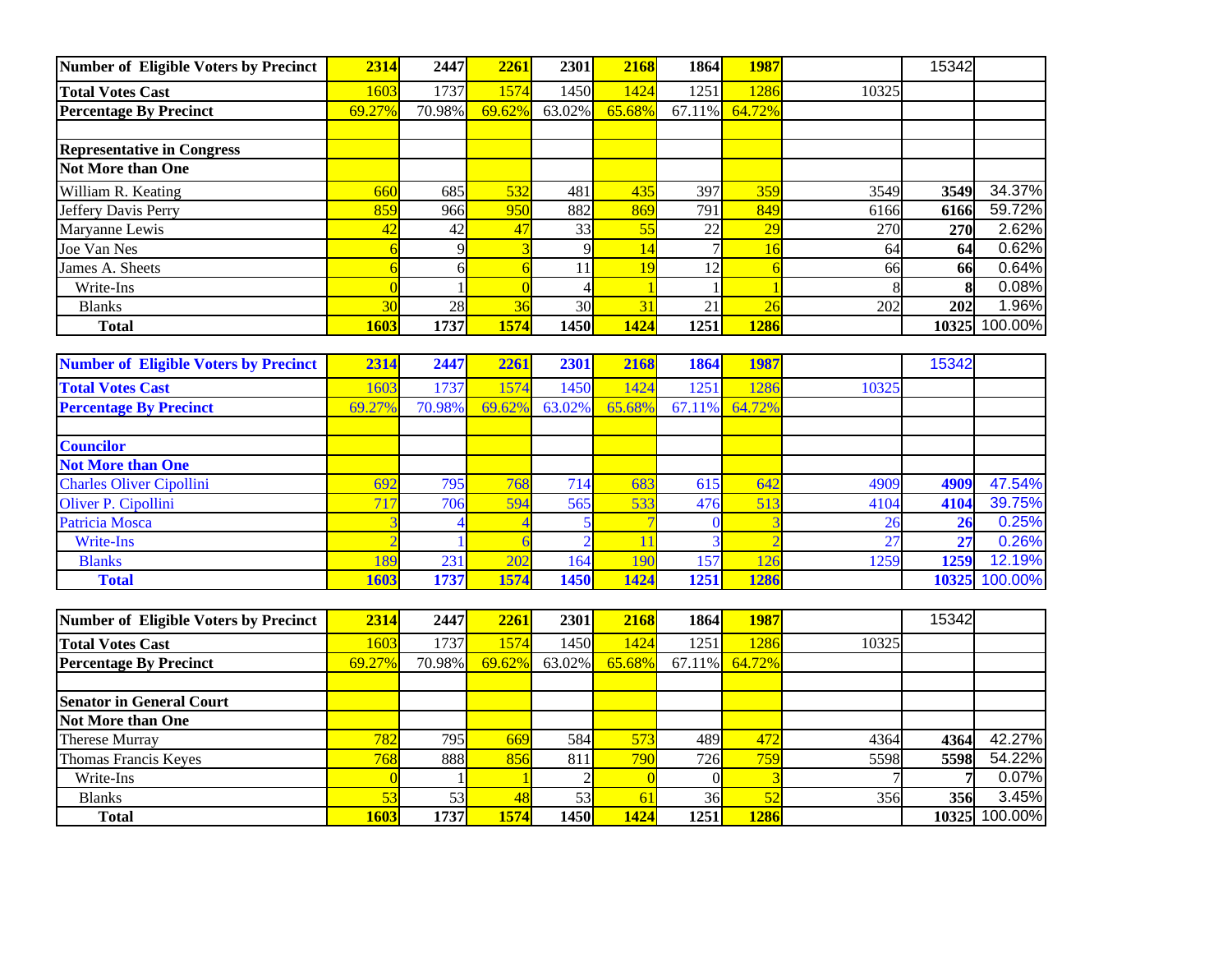| <b>Number of Eligible Voters by Precinct</b> | 2314   | 2447     | 2261   | 2301           | 2168   | 1864   | 1987   |       | 15342 |         |
|----------------------------------------------|--------|----------|--------|----------------|--------|--------|--------|-------|-------|---------|
| <b>Total Votes Cast</b>                      | 1603   | 1737     | 1574   | 1450           | 1424   | 1251   | 1286   | 10325 |       |         |
| <b>Percentage By Precinct</b>                | 69.27% | 70.98%   | 69.62% | 63.02%         | 65.68% | 67.11% | 64.72% |       |       |         |
|                                              |        |          |        |                |        |        |        |       |       |         |
| <b>Representative in General Court</b>       |        |          |        |                |        |        |        |       |       |         |
| <b>Not More than One</b>                     |        |          |        |                |        |        |        |       |       |         |
| <b>Randy Hunt</b>                            | 791    | 912      | 854    | 763            | 749    | 702    | 634    | 5405  | 5405  | 52.35%  |
| <b>Lance William Lambros</b>                 | 749    | 770      | 667    | 633            | 614    | 510    | 606    | 4549  | 4549  | 44.06%  |
| <b>Write-Ins</b>                             |        | $\Omega$ |        | $\mathfrak{D}$ |        |        |        | 8     |       | 0.08%   |
| <b>Blanks</b>                                | 63     | 55       | 51     | 52             | 61     | 37     | 44     | 363   | 363   | 3.52%   |
| <b>Total</b>                                 | 1603   | 1737     | 1574   | 1450           | 1424   | 1251   | 1286   |       | 10325 | 100.00% |
|                                              |        |          |        |                |        |        |        |       |       |         |
| <b>Number of Eligible Voters by Precinct</b> | 2314   | 2447     | 2261   | 2301           | 2168   | 1864   | 1987   |       | 15342 |         |
| <b>Total Votes Cast</b>                      | 1603   | 1737     | 1574   | 1450           | 1424   | 1251   | 1286   | 10325 |       |         |
| <b>Percentage By Precinct</b>                | 69.27% | 70.98%   | 69.62% | 63.02%         | 65.68% | 67.11% | 64.72% |       |       |         |
|                                              |        |          |        |                |        |        |        |       |       |         |
| <b>District Attorney</b>                     |        |          |        |                |        |        |        |       |       |         |
| Not More than One                            |        |          |        |                |        |        |        |       |       |         |
| Michael D. O'Keefe                           | 1183   | 1280     | 1231   | 1165           | 1138   | 1003   | 1045   | 8045  | 8045  | 77.92%  |
| Write-Ins                                    | 14     |          |        |                |        | 16     |        | 62    | 62    | 0.60%   |
| <b>Blanks</b>                                | 406    | 453      | 336    | 278            | 277    | 232    | 236    | 2218  | 2218  | 21.48%  |
| <b>Total</b>                                 | 1603   | 1737     | 1574   | 1450           | 1424   | 1251   | 1286   |       | 10325 | 100.00% |
|                                              |        |          |        |                |        |        |        |       |       |         |
| <b>Number of Eligible Voters by Precinct</b> | 2314   | 2447     | 2261   | 2301           | 2168   | 1864   | 1987   |       | 15342 |         |
| <b>Total Votes Cast</b>                      | 1603   | 1737     | 1574   | 1450           | 1424   | 1251   | 1286   | 10325 |       |         |
| <b>Percentage By Precinct</b>                | 69.27% | 70.98%   | 69.62% | 63.02%         | 65.68% | 67.11% | 64.72% |       |       |         |
|                                              |        |          |        |                |        |        |        |       |       |         |
| <b>Sheriff</b>                               |        |          |        |                |        |        |        |       |       |         |
| <b>Not More than One</b>                     |        |          |        |                |        |        |        |       |       |         |
| <b>James M. Cummings</b>                     | 1143   | 1237     | 1215   | 1133           | 1128   | 978    | 1045   | 7879  | 7879  | 76.31%  |
| <b>Write-Ins</b>                             |        |          |        |                |        |        |        | 26    | 26    | 0.25%   |
| <b>Blanks</b>                                | 453    | 496      | 355    | 312            | 294    | 272    | 238    | 2420  | 2420  | 23.44%  |

 **Total 1603 1737 1574 1450 1424 1251 1286 10325**

10325 100.00%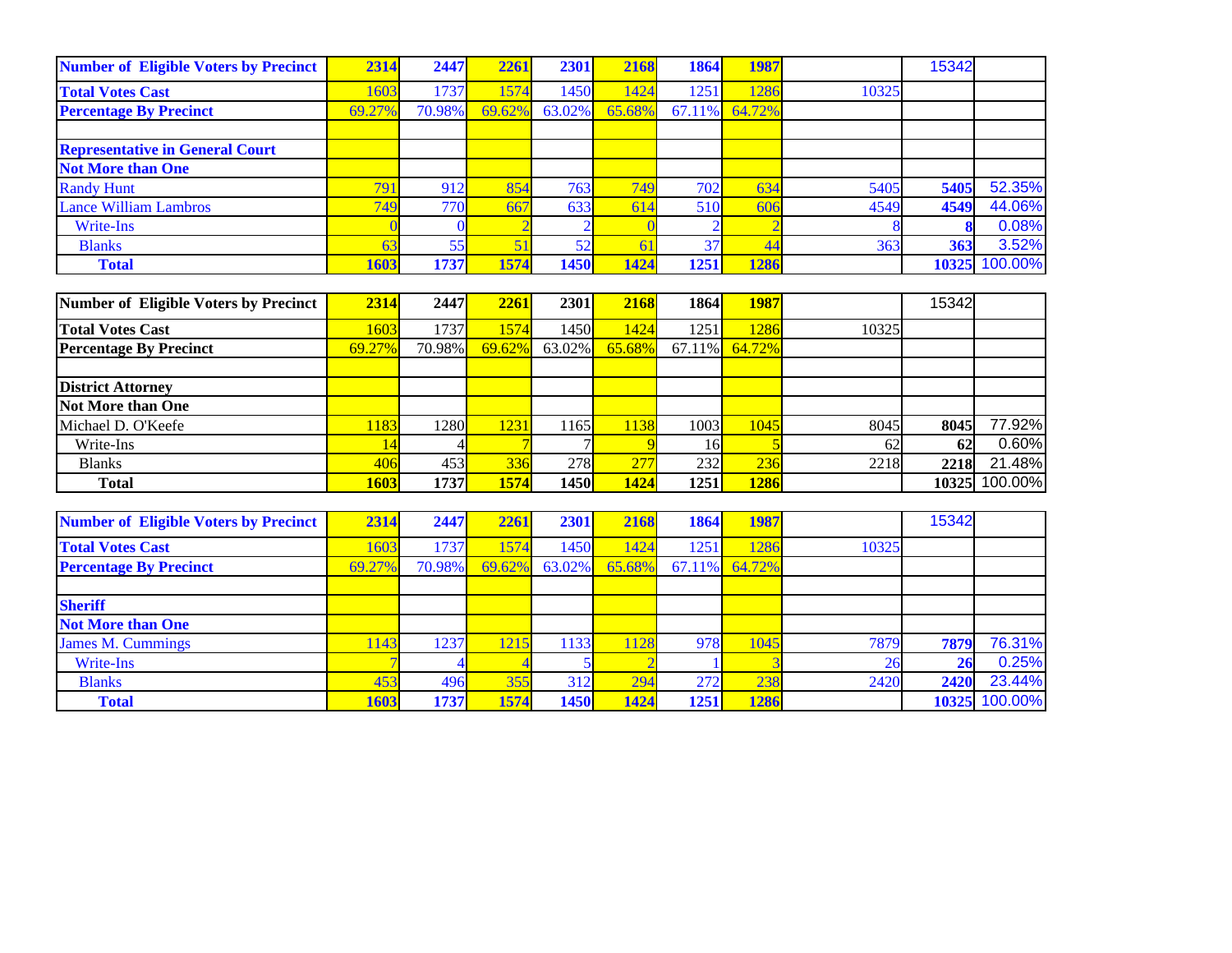| Number of Eligible Voters by Precinct | 2314       | 2447             | 2261   | 2301                | 2168   | 1864      | <b>1987</b> |       | 15342 |         |
|---------------------------------------|------------|------------------|--------|---------------------|--------|-----------|-------------|-------|-------|---------|
| <b>Total Votes Cast</b>               | 1603       | 1737             | 1574   | 1450 <mark>l</mark> | 1424   | 1251      | 1286        | 10325 |       |         |
| <b>Percentage By Precinct</b>         | 69.27%     | 70.98%           | 69.62% | $63.02\%$           | 65.68% | $67.11\%$ | 64.72%      |       |       |         |
|                                       |            |                  |        |                     |        |           |             |       |       |         |
| <b>County Commissioner</b>            |            |                  |        |                     |        |           |             |       |       |         |
| Not More than One                     |            |                  |        |                     |        |           |             |       |       |         |
| <b>William Doherty</b>                | <b>109</b> | 1191             | 1184   | 1092                | 1080   | 935       | 994         | 7585  | 7585  | 73.46%  |
| Write-Ins                             |            |                  |        |                     |        | 10        |             | 32    | 32    | 0.31%   |
| <b>Blanks</b>                         | 492        | 542 <sup> </sup> | 387    | 355                 | 336    | 306       | 290         | 2708  | 2708  | 26.23%  |
| <b>Total</b>                          | 1603       | 1737             | 1574   | 1450I               | 1424   | 1251      | 1286        |       | 10325 | 100.00% |

| <b>Number of Eligible Voters by Precinct</b> | 2314   | 2447   | 2261       | <b>2301</b> | 2168   | 1864 | 1987          |       | 15342 |               |
|----------------------------------------------|--------|--------|------------|-------------|--------|------|---------------|-------|-------|---------------|
|                                              |        |        |            |             |        |      |               |       |       |               |
| <b>Total Votes Cast</b>                      | 1603   | 1737   | 574        | 1450l       | 1424   | 1251 | 286           | 10325 |       |               |
| <b>Percentage By Precinct</b>                | 69.27% | 70.98% | 69.62%     | $63.02\%$   | 65.68% |      | 67.11% 64.72% |       |       |               |
|                                              |        |        |            |             |        |      |               |       |       |               |
| <b>Barnstable Assembly of Delegates</b>      |        |        |            |             |        |      |               |       |       |               |
| <b>Not More than One</b>                     |        |        |            |             |        |      |               |       |       |               |
| James J. Killion                             | 122    | 1153   | <b>126</b> | 1054        | 1036   | 919  | 967           | 7377  | 7377  | 71.45%        |
| Write-Ins                                    |        |        |            |             |        |      |               | 28    | 28    | 0.27%         |
| <b>Blanks</b>                                | 478    | 580    | 448        | 393         | 383    | 325  | 313           | 2920  | 2920  | 28.28%        |
| <b>Total</b>                                 | 1603   | 1737   | 1574       | <b>1450</b> | 1424   | 1251 | 1286          |       |       | 10325 100.00% |

| Number of Eligible Voters by Precinct      | 2314   | 2447                | 2261      | 2301      | 2168   | 1864 | <b>1987</b>   |       | 15342 |         |
|--------------------------------------------|--------|---------------------|-----------|-----------|--------|------|---------------|-------|-------|---------|
|                                            |        |                     |           |           |        |      |               |       |       |         |
| <b>Total Votes Cast</b>                    | 1603   | 1737                | 1574      | 1450      | 1424   | 1251 | 286           | 10325 |       |         |
| <b>Percentage By Precinct</b>              | 69.27% | 70.98%              | $69.62\%$ | $63.02\%$ | 65.68% |      | 67.11% 64.72% |       |       |         |
|                                            |        |                     |           |           |        |      |               |       |       |         |
| <b>Regional Technical School Committee</b> |        |                     |           |           |        |      |               |       |       |         |
| Not More than One                          |        |                     |           |           |        |      |               |       |       |         |
| Lisa Dumont                                | 1060   | 1058                | 1064      | 992       | 982    | 843  | 920           | 6919  | 6919  | 67.01%  |
| Write-Ins                                  |        |                     |           |           |        |      |               |       | 19    | 0.18%   |
| <b>Blanks</b>                              | 542    | 676                 | 508       | 455       | 440    | 401  | 365           | 3387  | 3387  | 32.80%  |
| <b>Total</b>                               | 1603   | 1737 <mark> </mark> | 1574      | 1450      | 1424   | 1251 | 1286          |       | 10325 | 100.00% |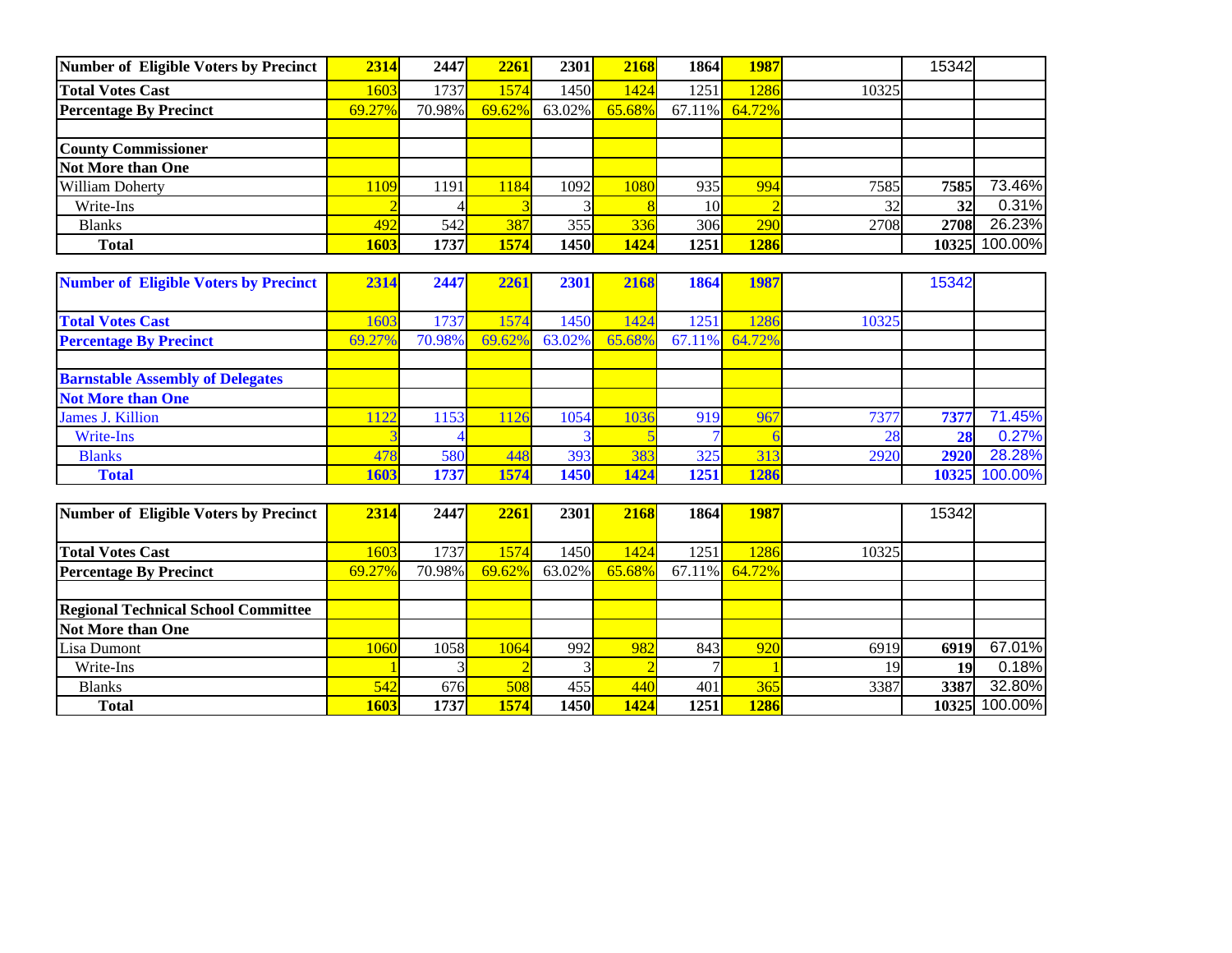| <b>Number of Eligible Voters by Precinct</b> | 2314   | 2447        | 2261   | 2301   | 2168   | 1864      | 1987   |       | 15342 |         |
|----------------------------------------------|--------|-------------|--------|--------|--------|-----------|--------|-------|-------|---------|
|                                              |        |             |        |        |        |           |        |       |       |         |
| <b>Total Votes Cast</b>                      | 1603   | 1737        | 1574   | 1450   | 1424   | 1251      | 1286   | 10325 |       |         |
| <b>Percentage By Precinct</b>                | 69.27% | 70.98%      | 69.62% | 63.02% | 65.68% | $67.11\%$ | 64.72% |       |       |         |
|                                              |        |             |        |        |        |           |        |       |       |         |
| <b>Regional Technical School Committee</b>   |        |             |        |        |        |           |        |       |       |         |
| <b>Not More than One</b>                     |        |             |        |        |        |           |        |       |       |         |
| Edmund J. Zmuda                              | 1009   | 1011        | 1024   | 969    | 944    | 832       | 884    | 6673  | 6673  | 64.63%  |
| Write-Ins                                    |        |             |        |        |        |           |        |       | 13    | 0.13%   |
| <b>Blanks</b>                                | 594    | 725         | 549    | 478    | 478    | 414       | 401    | 3639  | 3639  | 35.24%  |
| <b>Total</b>                                 | 1603   | <b>1737</b> | 1574   | 1450   | 1424   | 1251      | 1286   |       | 10325 | 100.00% |

| Number of Eligible Voters by Precinct      | 2314   | 2447   | 2261   | <b>2301</b> | 2168   | 1864 | <b>1987</b>      |       | 15342 |         |
|--------------------------------------------|--------|--------|--------|-------------|--------|------|------------------|-------|-------|---------|
|                                            |        |        |        |             |        |      |                  |       |       |         |
| <b>Total Votes Cast</b>                    | 1603   | 1737   | 1574   | 1450        | 1424   | 1251 | 1286             | 10325 |       |         |
| <b>Percentage By Precinct</b>              | 69.27% | 70.98% | 69.62% | $63.02\%$   | 65.68% |      | $67.11\%$ 64.72% |       |       |         |
|                                            |        |        |        |             |        |      |                  |       |       |         |
| <b>Regional Technical School Committee</b> |        |        |        |             |        |      |                  |       |       |         |
| <b>Not More than One</b>                   |        |        |        |             |        |      |                  |       |       |         |
| Write-Ins                                  |        |        |        |             |        |      |                  |       | 53    | 0.51%   |
| <b>Blanks</b>                              | 1600   | 1728   | 1569   | 1437        | 1411   | 1250 | 1277             | 10272 | 10272 | 99.49%  |
| <b>Total</b>                               | 1603   | 1737   | 1574   | 1450        | 1424   | 1251 | 1286             |       | 10325 | 100.00% |

| <b>Number of Eligible Voters by Precinct</b> | 2314   | 2447   | 2261   | 2301   | 2168   | 1864      | 1987   |       | 15342 |         |
|----------------------------------------------|--------|--------|--------|--------|--------|-----------|--------|-------|-------|---------|
|                                              |        |        |        |        |        |           |        |       |       |         |
| <b>Total Votes Cast</b>                      | 1603   | 1737   | 1574   | 1450   | 1424   | 1251      | 1286   | 10325 |       |         |
| <b>Percentage By Precinct</b>                | 69.27% | 70.98% | 69.62% | 63.02% | 65.68% | $67.11\%$ | 64.72% |       |       |         |
|                                              |        |        |        |        |        |           |        |       |       |         |
| <b>Regional Technical School Committee</b>   |        |        |        |        |        |           |        |       |       |         |
| <b>Not More than One</b>                     |        |        |        |        |        |           |        |       |       |         |
| Penelope J. Blackwell                        | 032    | 1027   | 1032   | 964    | 953    | 847       | 884    | 6739  | 6739  | 65.27%  |
| Write-Ins                                    |        |        |        |        |        |           |        |       | 17    | 0.16%   |
| <b>Blanks</b>                                | 570    | 708    | 541    | 481    | 469    | 399       | 401    | 3569  | 3569  | 34.57%  |
| <b>Total</b>                                 | 1603   | 1737   | 1574   | 1450   | 1424   | 1251      | 1286   |       | 10325 | 100.00% |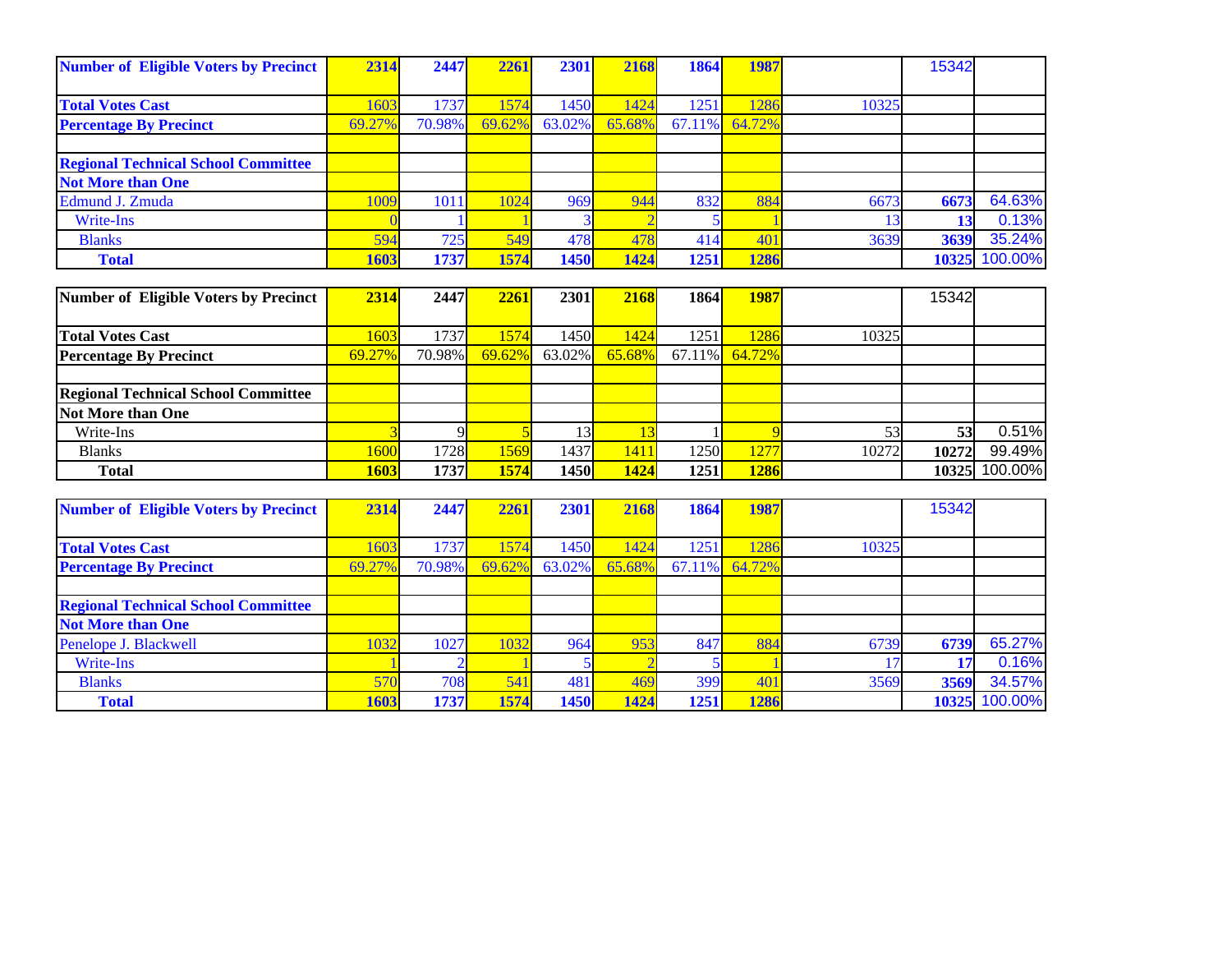| Number of Eligible Voters by Precinct      | 2314   | 2447   | 2261   | 2301             | 2168   | 1864       | <b>1987</b> |       | 15342           |         |
|--------------------------------------------|--------|--------|--------|------------------|--------|------------|-------------|-------|-----------------|---------|
|                                            |        |        |        |                  |        |            |             |       |                 |         |
| <b>Total Votes Cast</b>                    | 1603   | 1737   | 1574   | 1450             | 1424   | 1251       | 286         | 10325 |                 |         |
| <b>Percentage By Precinct</b>              | 69.27% | 70.98% | 69.62% | $63.02\%$        | 65.68% | $67.11\%$  | 64.72%      |       |                 |         |
|                                            |        |        |        |                  |        |            |             |       |                 |         |
| <b>Regional Technical School Committee</b> |        |        |        |                  |        |            |             |       |                 |         |
| Not More than One                          |        |        |        |                  |        |            |             |       |                 |         |
| Kent V. Pearce                             | 971    | 956    | 970    | 913 <sup> </sup> | 905    | <b>788</b> | 844         | 6347  | 6347            | 61.47%  |
| Write-Ins                                  |        |        |        |                  |        |            |             | 25    | 25 <sub>l</sub> | 0.24%   |
| <b>Blanks</b>                              | 631    | 778    | 598    | 535              | 517    | 457        | 437         | 3953  | 3953            | 38.29%  |
| <b>Total</b>                               | 1603   | 1737   | 1574   | 1450             | 1424   | 1251       | 1286        |       | 103251          | 100.00% |

| <b>Number of Eligible Voters by Precinct</b> | 2314   | 2447   | 2261   | 2301          | 2168   | 1864      | 1987   |       | 15342 |               |
|----------------------------------------------|--------|--------|--------|---------------|--------|-----------|--------|-------|-------|---------------|
|                                              |        |        |        |               |        |           |        |       |       |               |
| <b>Total Votes Cast</b>                      | 1603   | 1737   | 1574   | 1450          | 1424   | 1251      | 1286   | 10325 |       |               |
| <b>Percentage By Precinct</b>                | 69.27% | 70.98% | 69.62% | 63.02%        | 65.68% | $67.11\%$ | 64.72% |       |       |               |
|                                              |        |        |        |               |        |           |        |       |       |               |
| <b>Question 1 - Alcohol Tax</b>              |        |        |        |               |        |           |        |       |       |               |
| <b>Not More than One</b>                     |        |        |        |               |        |           |        |       |       |               |
| Yes                                          | 902    | 992    | 986    | 928           | 901    | 793.      | 828    | 6330  | 6330  | 61.31%        |
| <b>No</b>                                    | 642    | 642    | 549    | 458           | 493    | 434       | 415    | 3633  | 3633  | 35.19%        |
| <b>Blanks</b>                                | 59     | 103    | 39     | <sup>64</sup> | 30     | 24        | 43     | 362   | 362   | 3.51%         |
| <b>Total</b>                                 | 1603   | 1737   | 1574   | 1450          | 1424   | 1251      | 1286   |       |       | 10325 100.00% |

| Number of Eligible Voters by Precinct | 2314   | 2447   | 2261   | 2301   | 2168   | 1864          | <b>1987</b> |       | 15342 |        |
|---------------------------------------|--------|--------|--------|--------|--------|---------------|-------------|-------|-------|--------|
|                                       |        |        |        |        |        |               |             |       |       |        |
| <b>Total Votes Cast</b>               | 1603   | 1737   | 1574   | 1450   | 1424   | 1251          | 286         | 10325 |       |        |
| <b>Percentage By Precinct</b>         | 69.27% | 70.98% | 69.62% | 63.02% | 65.68% | 67.11%        | 64.72%      |       |       |        |
|                                       |        |        |        |        |        |               |             |       |       |        |
| Question 2 - 40B                      |        |        |        |        |        |               |             |       |       |        |
| Not More than One                     |        |        |        |        |        |               |             |       |       |        |
| Yes                                   | 605    | 699    | 705    | 571    | 637    | 544           | 549         | 4310  | 4310  | 41.74% |
| N <sub>o</sub>                        | 864    | 871    | 764    | 744    | 685    | 638           | 659         | 5225  | 5225  | 50.61% |
| <b>Blanks</b>                         | 134    | 167    | 105    | 135    | 102    | <sup>69</sup> | 78          | 790   | 790   | 7.65%  |
| <b>Total</b>                          | 1603   | 1737   | 1574   | 1450   | 1424   | 1251          | <b>1286</b> |       | 10325 |        |